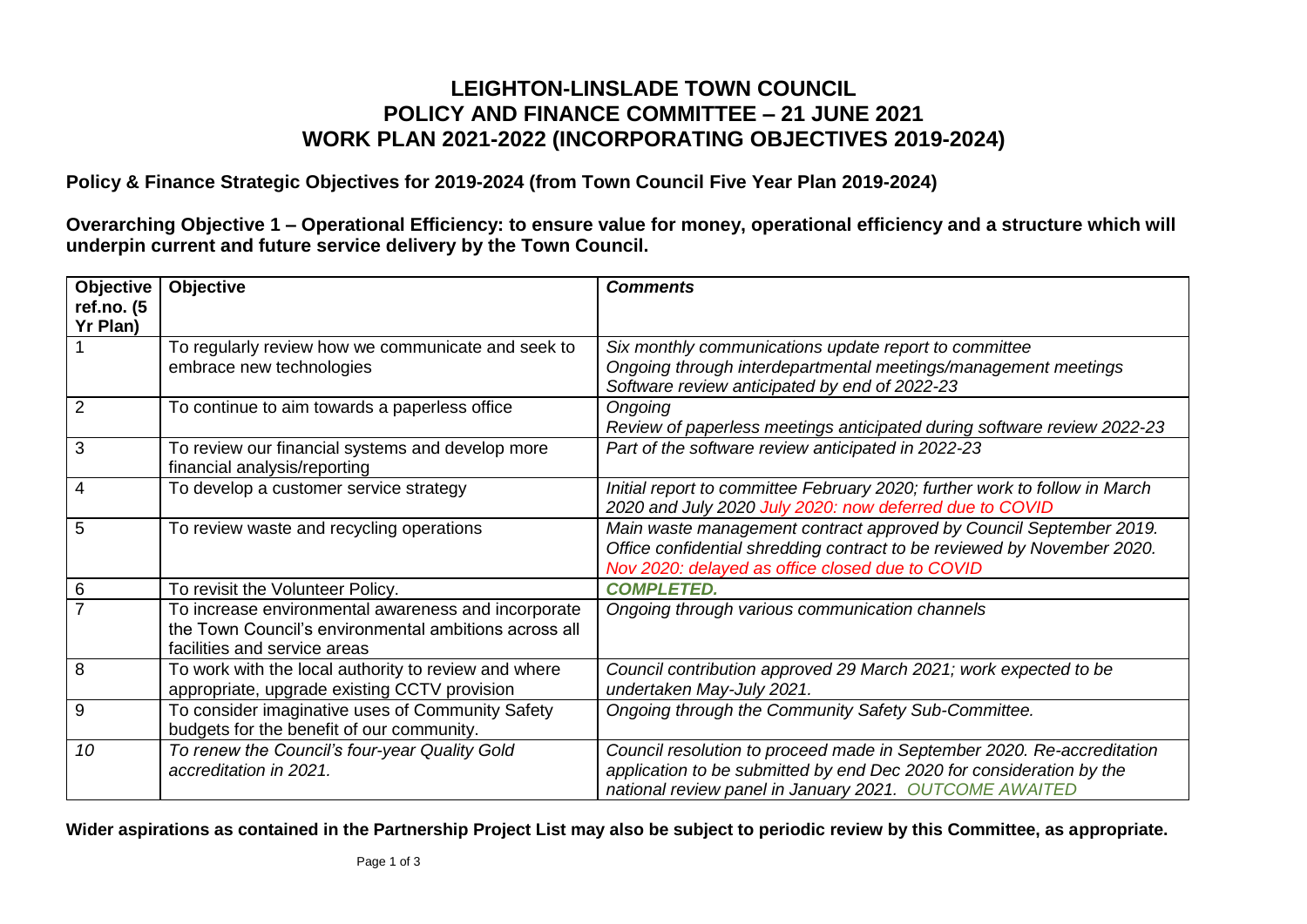## **Other groups reporting to this Committee via meeting minutes and recommendations:**

Community Safety Sub Committee (police liaison, Watch schemes, CCTV, community safety) – quarterly meetings Personnel Sub Committee (staffing matters) – quarterly meetings

Grants & Awards Sub Committee (grant applications, grant guidelines, Community Volunteer Awards) – meets May and November annually Disciplinary, Grievance & Appeals Sub Committee (only convened if required)

Health Services Sub Committee – meeting frequency determined by group Next meeting with CCG/PCN anticipated June 2021 Boundary Review working party – meeting frequency determined by group Feedback submitted following Council approval

## **MEETING DATES 2020-2021**

| <b>Meeting Date</b>    | <b>Regular Updates</b>                                                                                                                | <b>Fixed Deadline items</b>                                                                                                                                                                  | Other anticipated discussion items                                                                                                                                                                                            |
|------------------------|---------------------------------------------------------------------------------------------------------------------------------------|----------------------------------------------------------------------------------------------------------------------------------------------------------------------------------------------|-------------------------------------------------------------------------------------------------------------------------------------------------------------------------------------------------------------------------------|
| 21 June 2021           | Grants & Awards minutes                                                                                                               | Sub Committee and T&F Group Terms<br>of Reference and membership<br>of<br>Approval<br>annual<br>governance<br>statement 2020-21<br>of<br>Approval of annual<br>statement<br>accounts 2020-21 | Neighbourhood Plan consultant report<br>Review of statement of pension discretions move to<br><b>July (after Personnel Sub Committee)</b><br>Accessibility of meetings policy<br>Cash handling procedure completed April 2021 |
| 26 July 2021           | 3-month budget monitoring<br><b>Community Safety minutes</b><br>Personnel minutes                                                     | Approval of budget timeline for 2022-23<br>budget                                                                                                                                            | <b>Sickness Absence Procedure</b><br>Home working protocol<br>Procurement policy proposed move to September<br>Tendering procedure proposed move to September                                                                 |
| 20 September 2021      | Communications update                                                                                                                 | Asset Register<br>External auditor's report 2020-2021 (if<br>received)<br>Risk Register Action Plan mid-year<br>update                                                                       | Insurance claims report<br>Five Year Plan & Objectives 2019-2024: mid term<br>review and update proposed move to July<br>Winter salt policy<br>Asset management policy                                                        |
| 15 November 2021       | 6-month budget monitoring<br>5-year financial plan<br><b>Community Safety minutes</b><br>Personnel minutes<br>Grants & Awards minutes | Review priority projects for inclusion in<br>2022-23 budget<br>Receipt of first draft budget 2022-23                                                                                         | Social media procedure<br>Equality in Employment procedure<br>Press protocol                                                                                                                                                  |
| <b>24 January 2022</b> | 9-month budget monitoring<br><b>Community Safety minutes</b><br>Personnel minutes                                                     | Final<br>draft budget for 2022-23 &<br>consider recommendation to Council<br>Consider Community Volunteer Award<br>nominations 2022                                                          |                                                                                                                                                                                                                               |